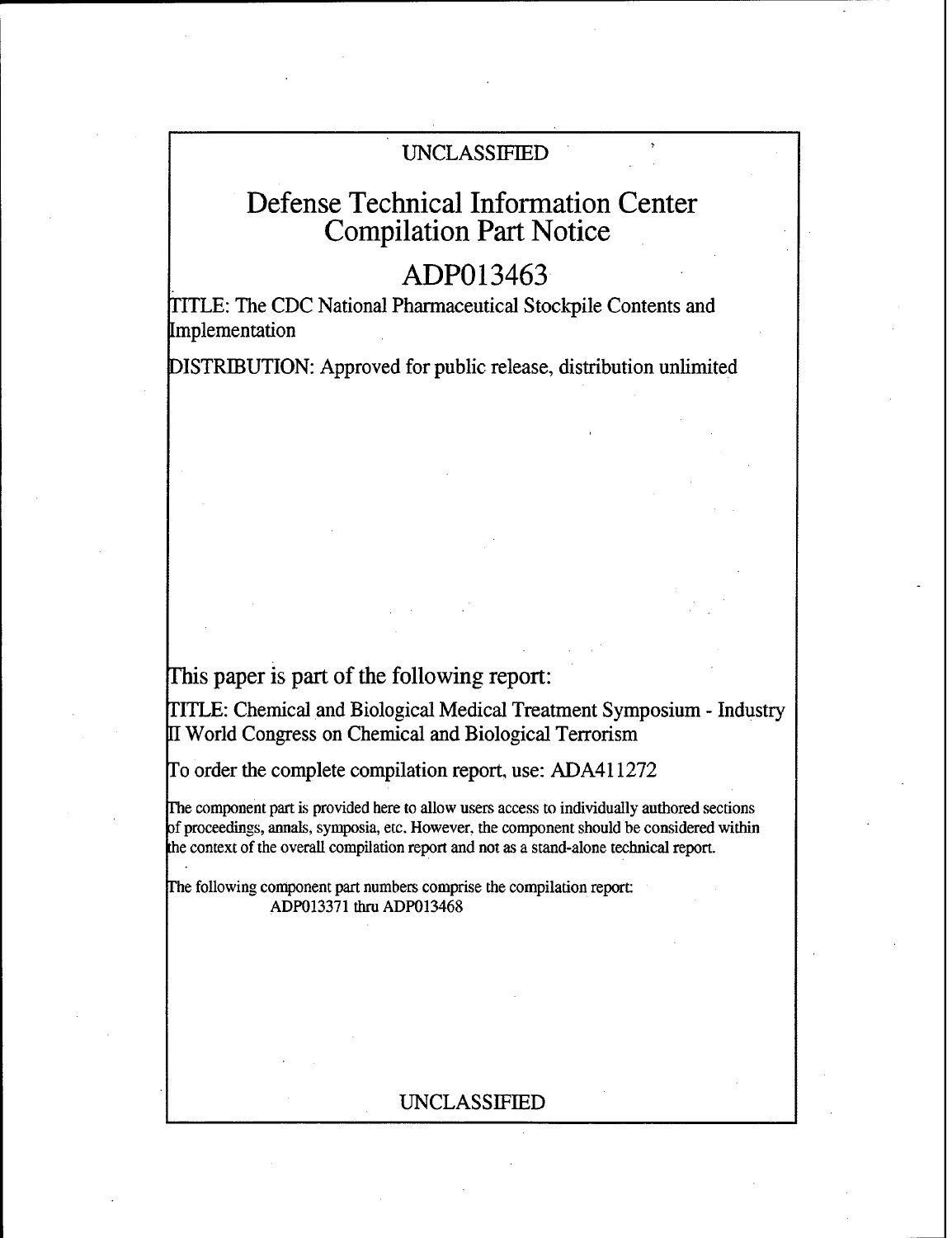#### 94. **THE CDC NATIONAL PHARMACEUTICAL STOCKPILE: CONTENTS AND IMPLEMENTATION**

Michael J. Robbins, PharmD. National Pharmaceutical Stockpile Program Centers for Disease Control and Prevention 4770 Buford Hwy NE MD-F23 Atlanta, GA 30341 USA

The National Pharmaceutical Stockpile (NPS) consists of drugs and medical/surgical items provided to the U.S. population to reduce morbidity/mortality associated with bioterrorism.

The **NPS** contains antibiotics, nerve agent antidote, cardiac/respiratory support drugs, and IV fluids. A sufficient quantity of ancillary items to administer and dispense drugs are also provided, (e.g., IV catheters and administration sets, syringes, needles, dispensing bags. Airway management supplies provide portable intubations and ventilator capability for both chemical and biological events. Wound care products are available to care for trauma associated with any type of event. The NPS antibiotic formulary was selected to deter the effects of agents such as inhalational anthrax, plague, and tularemia. Currently, the **NPS** is stocked with both oral and parenteral versions of a fluoroquinolone, aminoglycoside, and tetracycline derivative. Chemical response consists of an oxime type antidote, anticholinergic, and benzodiazepine symptomatic treatments. Ancillary drugs for cardiac/respiratory support are potentially applicable for any type event. They include vasopressors, corticosteroid, and a beta agonist. Morphine injection is stocked for severe pain management associated with trauma. Lorazepam addresses the need for sedation and patient control during ventilator support.

The philosophy of including sufficient quantities of every ancillary item that may be needed for drug administration and dispensing removes the assumption that the local incident scene will have these items on hand. Under the guise of managed health care, it would be unsafe to assume that sufficient local inventories if med/surg items exist seamlessly throughout the U.S.

The NPS airway management supplies were selected to enable emergency providers to intubate, suction, and ventilate civilian populations. Manual ventilator devices can provide more immediate care, while mechanical equipment provides longer-term needs. The equipment was chosen in various sizes to provide care to infant, pediatric, and adult populations.

Likewise, CDC's NPS Program has attempted to address all ancillary needs to efficiently execute the oral drug dispensing process. Program staff are in the process of evaluating the utility of tablet counting machines for dispensing mass oral prophylaxis. These dispensing aids may act as a sole source or adjunct process to a local incident response plan.

Because the mission of CDC's **NPS** Program is to provide both treatment and prophylaxis, drugs are available in both oral and parenteral forms. Oral suspensions are included for children and those adults who cannot swallow tablets. The drugs are provided in forms allowing for dosage adjustment based on weight, age, or medical conditions. The chemical response drugs are provided in a military designed spring-loaded injector form, allowing rapid IM administration.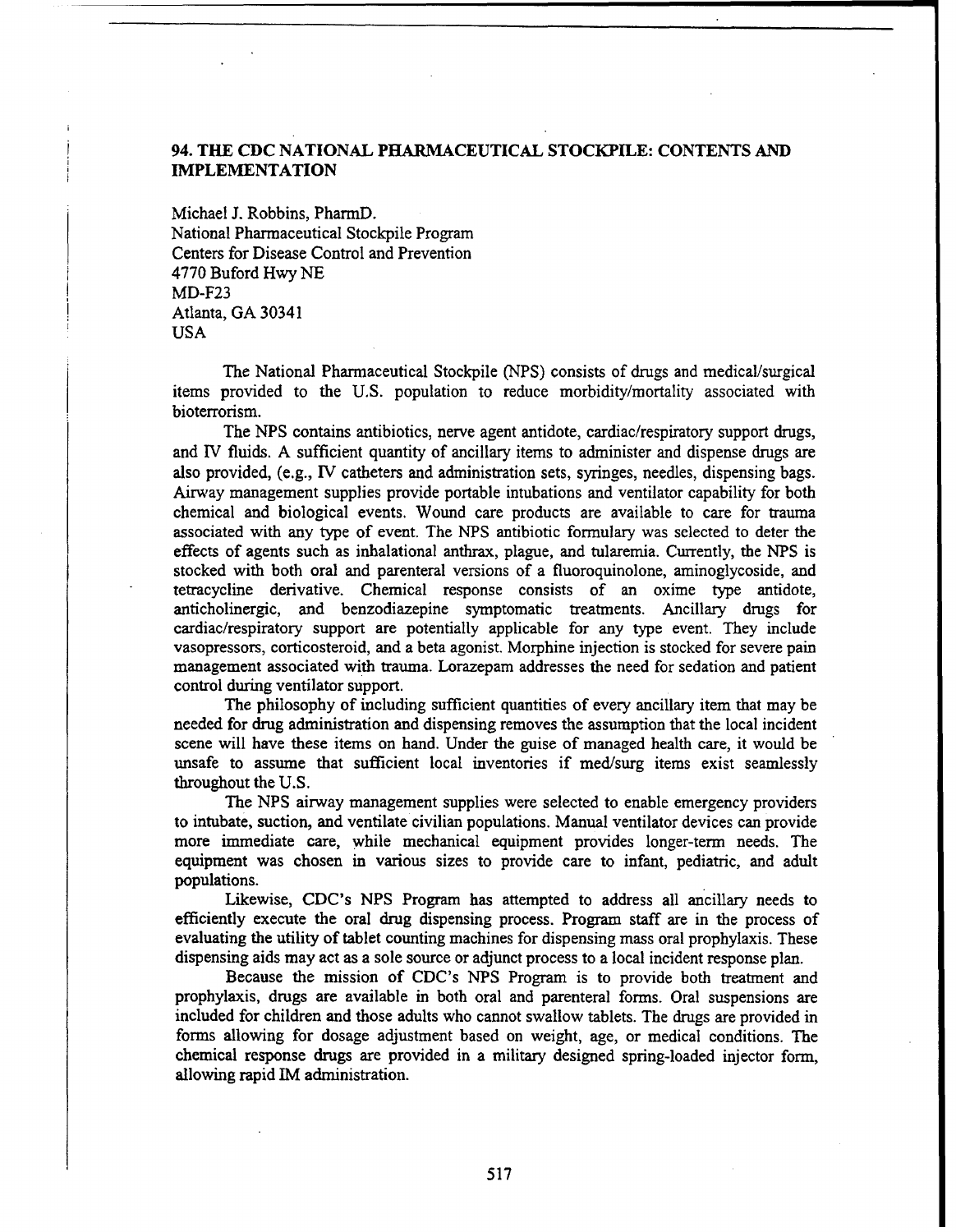The quantities for each antibiotic were chosen based on the desired number of victims to treat and prophylax for each threat. The numbers of victims, or "N," arc derived by technical expert "worst case scenario" threat analysis. The quantities are not static, and will be adjusted up or down as more research and intelligence community information is provided to NPS Program.

Interagency and non-governmental medical expert panels are also routinely convened to determine optimal drug regimens for the identified threats. CDC's preferred treatment for inhalational plague is aminoglycoside monotherapy. Alternatively, a tetracycline derivative is also approved and effective. If patient improvement allows, the treatment course may be completed with a cost-effective oral equivalent.

CDC recommends an oral tetracycline derivative for post-cxposurc plague prophylaxis. Asymptomatic persons having household, hospital, or otherwise close contact with confirmed untreated plague cases should receive a 7-day course and be monitored for fever and cough. Pediatric doses are adjusted based on age and weight.

Symptomatic inhalational tularemia also responds to aminoglycoside and tetracycline derivates. Additionally, an IV fluoroquinolone can be used. Given the variety of treatment options, the cost factor may come into play when considering treating a large population. In such cases, the aminoglycoside is least expensive, but burdens the health-provider system with a greater degree of therapeutic level and side effect monitoring. Both tetracycline derivative and fluoroquinolone are applicable for post-exposure prophylaxis against tularemia.

In vivo data supports the use of both fluoroquinolone and tetracycline derivative for treatment of inhalational anthrax. In the absence of definitive sensitivity tests, **CDC** recommends the use of a fluoroquinolone, as tetracycline and penicillin resistant strains of *B anthracis* are known to exist. The tetracycline derivative is, by comparison, much less expensive, emphasizing the need for timely sensitivity results when treating large populations. Because risk of recurrence remains high after IV treatment due to delayed germination of spores, it is recommended that therapy continue with an oral drug equivalent for a total of 60 days.

In the absence of definitive sensitivity tests, it is recommended that anthrax postexposure oral prophylaxis also be initiated with a fluoroquinolone. The U.S. Food and Drug Administration (U.S. FDA) recently approved a fluoroquinolone as the first anthrax aerosol post-exposure antibiotic regimen. Like treatment, oral penicillin and tetracycline derivatives should be reserved until the strain is proven susceptible. Besides more cost effective, penicillin and its derivatives exhibit a safer side effect profile for children and pregnant women. Thus, conversion to these classes is desirable for these groups considering the long duration of therapy.

Compared to biological response, dosing guidelines for treating nerve agent exposure are based on multiple and sometimes subjective variables. Treatment for inhalational organophosphate is based on the amount of time that has elapsed since initial exposure and presenting symptoms. Minimal exposure (miosis, nausea, vomiting) that occurred more than 5 minutes ago may only require observation. Conversely, moderate exposure that includes dyspnea warrants a first dose of an oxime and anticholinergic agent, with subsequent observation for reversal of symptoms.

Over time, the nerve agent's binding affinity to cholinesterase becomes irreversible. The oxime drug is less effective at reactivating cholinesterase as the enzyme/organophosphate bond matures. Therefore, it is essential to administer the oxime as soon as possible after exposure. This clinical reality has direct implications for emergency response logistics. Where chemical antidotes are stockpiled and how they will be transported